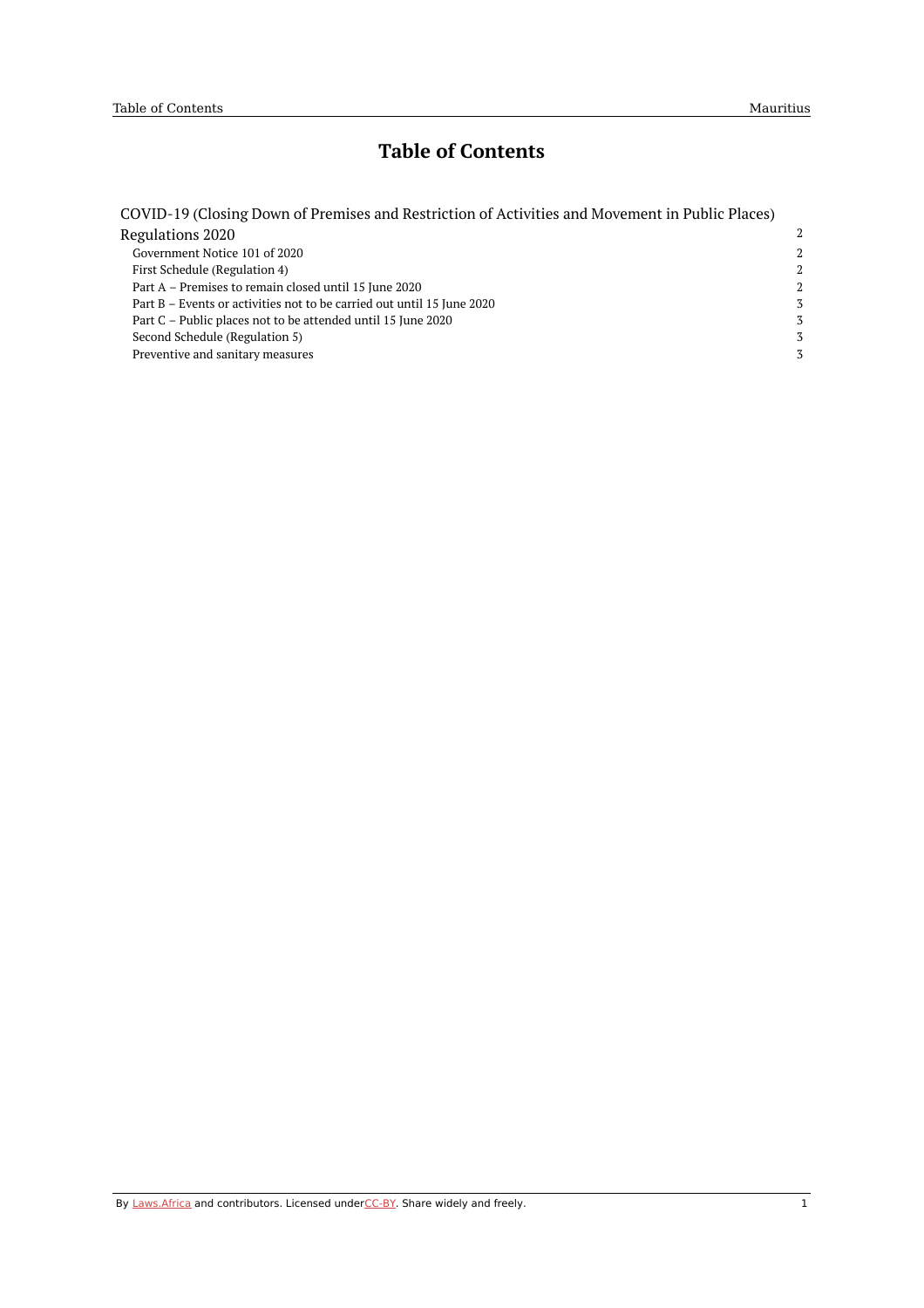### **Mauritius**

# <span id="page-1-1"></span><span id="page-1-0"></span>**COVID-19 (Closing Down of Premises and Restriction of Activities and Movement in Public Places) Regulations 2020**

## **Government Notice 101 of 2020**

Published in [Government](https://commons.laws.africa/akn/mu/act/gn/2020/101/media/publication/mu-act-gn-2020-101-publication-document.pdf) Gazette no. 68 on 30 May 2020 **Assented to on 30 May 2020**

#### **Commenced on 30 May 2020**

#### *[Up to date as at 30 May 2020]*

### *[Repealed by COVID-19 (Closing Down of Premises and Restriction of Activities and Movement in Public Places) (Revocation) Regulations 2020 [\(Government](https://africanlii.org/akn/mu/act/gn/2020/131) Notice 131 of 2020) on 15 June 2020]*

- 1. These regulations may be cited as the COVID-19 (Closing Down of Premises and Restriction of Activities and Movement in Public Places) Regulations 2020.
- 2. Interpretation

–

In these regulations –

"Act" means the Public Health Act;

"Covid-19" means the virus known as the novel coronavirus (2019-nCoV).

- 3. These regulations shall apply to the Island of Mauritius and shall not apply to the Island of Rodrigues and the Island of Agaléga.
- 4. For the purposes of preventing a resurgence and further spread of Covid-19 within the Island of Mauritius
	- (a) the premises listed in Part A of the First Schedule shall be closed and remain closed until 15 June 2020;
	- (b) the events or activities specified in Part B of the First Schedule shall not be carried out until 15 June 2020; and
	- (c) no person shall attend the public places specified in Part C of the First Schedule until 15 June 2020.
- 5. Subject to the preventive and sanitary measures specified in the Second Schedule –
	- (a) premises, other than those listed in Part A of the First Schedule, may be opened;
	- (b) events or activities, other than those listed in Part B of the First Schedule, may be carried out; and
	- (c) public places, other than those listed in Part C of the First Schedule, may be attended to.
- 6. Any person who fails to comply with these regulations shall commit an offence and shall, on conviction, be liable to a fine not exceeding 200,000 rupees and to imprisonment for a term not exceeding 5 years.
- 7. [General](https://africanlii.org/akn/mu/act/genn/2020/577) Notice No. 577 of 2020 is hereby revoked.
- <span id="page-1-2"></span>8. These regulations shall come into operation on 30 May 2020.

## **First Schedule (Regulation 4)**

## **Part A – Premises to remain closed until 15 June 2020**

<span id="page-1-3"></span>Amusement centre

By [Laws.Africa](https://edit.laws.africa/widgets/pdf-attribution) and contributors. Licensed und[erCC-B](https://edit.laws.africa/widgets/pdf-cc-by)Y. Share widely and freely.